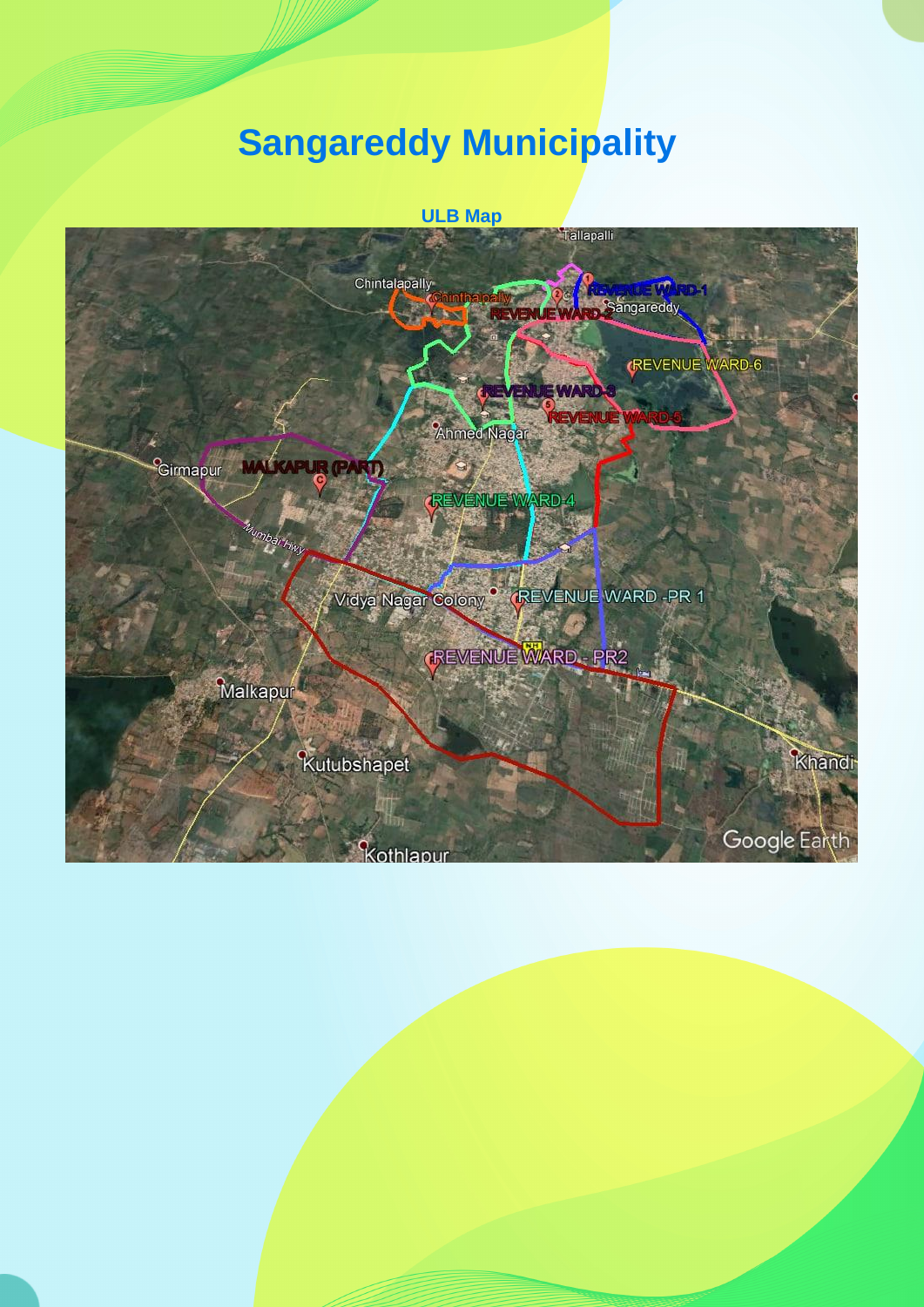| <b>PROFILE</b> |                                                                                                           |  |  |  |  |  |
|----------------|-----------------------------------------------------------------------------------------------------------|--|--|--|--|--|
| $\mathbf{1}$   | Corporation/Municipality Name Sangareddy, Dist:Sangareddy                                                 |  |  |  |  |  |
| 2              | Date of Constitution 26-06-2022 Extent (Sq.Kms) 24.58                                                     |  |  |  |  |  |
| 3              | Population (2011) 88756, Present (estd) 100000                                                            |  |  |  |  |  |
| 3.1            | S.Cs 12002, % 13.52 STs 1554, % 1.75                                                                      |  |  |  |  |  |
| 3.2            | Voters 70403: Male: 35546, Female 34857                                                                   |  |  |  |  |  |
| 3.3            | No. of Households 22341                                                                                   |  |  |  |  |  |
| 3.4            | No. of wards: 38                                                                                          |  |  |  |  |  |
| 4              | Total no.of ward committee members 2280; Youth 570, Senior<br>Citizen 570 Women 570 & eminent persons 570 |  |  |  |  |  |
| 5              | No.of SHGs 1084, No. of SHG Members 10837, No. of SLF/ALFs 42 No. of<br>TLFs1, No. of PWD groups 19       |  |  |  |  |  |
| 5.1            | SHG Bank linkage Target (Lakhs) 1208.00, Achievement (Lakhs) 64.25                                        |  |  |  |  |  |
| 5.2            | No. of Street Vendors 4852, Street vendors provided with bank linkage<br><u>3243 </u>                     |  |  |  |  |  |
| 6              | TOTAL Number of PENSIONS 4504;                                                                            |  |  |  |  |  |
| 6.1            | OAP (Nos). 984, 6.2. PWD pensions. 690, 6.3. Widow Pensions, 2435                                         |  |  |  |  |  |
| 6.2            | Weavers pensions. 51, 6.5. Toddy tappers pensions. 8                                                      |  |  |  |  |  |
| 6.3            | ART(AIDS) pensions: 0, 6.7. Filaria persons Nos. 0                                                        |  |  |  |  |  |
| 6.4            | Financial Assistance to Beedi worker (Nos): 0                                                             |  |  |  |  |  |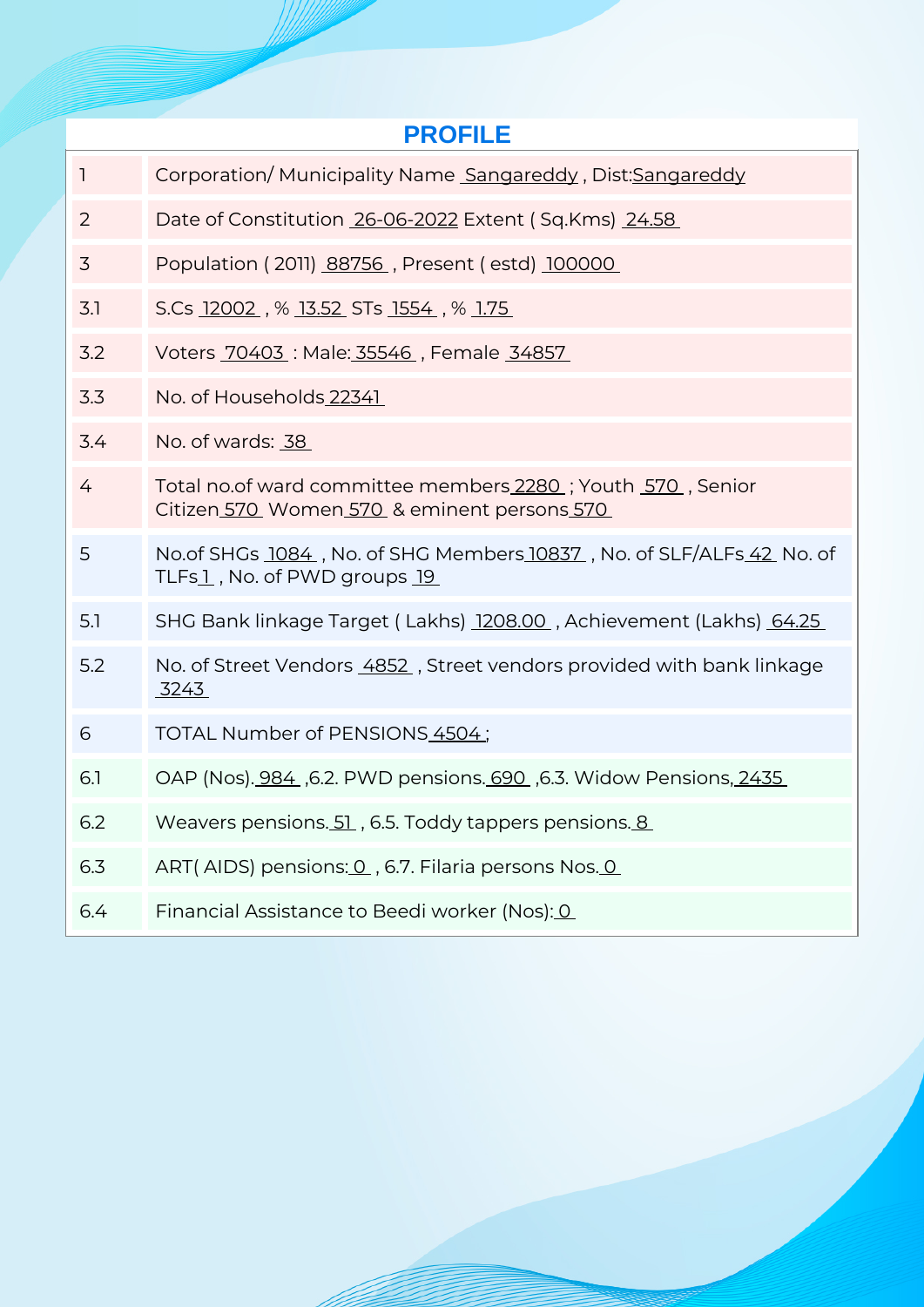| 6.5            | Financial Assistance to single women (Nos) 336                                                                                                                                          |  |  |  |  |
|----------------|-----------------------------------------------------------------------------------------------------------------------------------------------------------------------------------------|--|--|--|--|
| 7              | No. of Ration shops 50                                                                                                                                                                  |  |  |  |  |
| 7.1            | No. of Food Security cards (FSCs): 15930                                                                                                                                                |  |  |  |  |
| 8              | Length of roads (in kms): 247.77 CC 96.80, BT 20.58, WBM 8.25,<br>Kachha 122.14                                                                                                         |  |  |  |  |
| $\overline{9}$ | Total length of drains (in kms): CC 230.40, Masonary 6.20, Kachha<br>238.84 ; Total 475.44                                                                                              |  |  |  |  |
| 10             | Source of water supply (specify); Mission Bhageeratha from Singoor Dam<br>and Municipal water Supply scheme Manjeera Dam.                                                               |  |  |  |  |
| 10.1           | Total Length of water supply Distribution network (KMs) 125.00                                                                                                                          |  |  |  |  |
| 10.2           | Total demand for water supply per day (MLD) 12.00                                                                                                                                       |  |  |  |  |
| 10.3           | Present supply of drinking water (MLD) 11.67, No. of water tap connections<br>10453                                                                                                     |  |  |  |  |
| 10.4           | No. of power bores 262, No. of hand 5                                                                                                                                                   |  |  |  |  |
| 10.5           | Details of Water Treatment Plants, area, ward No., capacity                                                                                                                             |  |  |  |  |
| 11             | Whether having UGD facility (Yes/No) Yes, Total Length of UGD pipelines<br>(in Kms), 6.20, No. of houses connected to UGD 560, Whether having<br>STP or Not No capacity of STP (In MLD) |  |  |  |  |
| 12             | Total electrical poles: 10504, Poles having LED street lights 10588, No. of<br>CCMS boxes 310                                                                                           |  |  |  |  |
| 13             | No. of Vaikuntadhamams 5, No. of Muslim Burial grounds 8, No. of<br>Christian Burial grounds 2 No. of Others 24                                                                         |  |  |  |  |
| 14             | No. of Integrated Veg & Non Veg markets Complexes 0, Existing Veg<br>markets1, Existing Non- Veg arkets1                                                                                |  |  |  |  |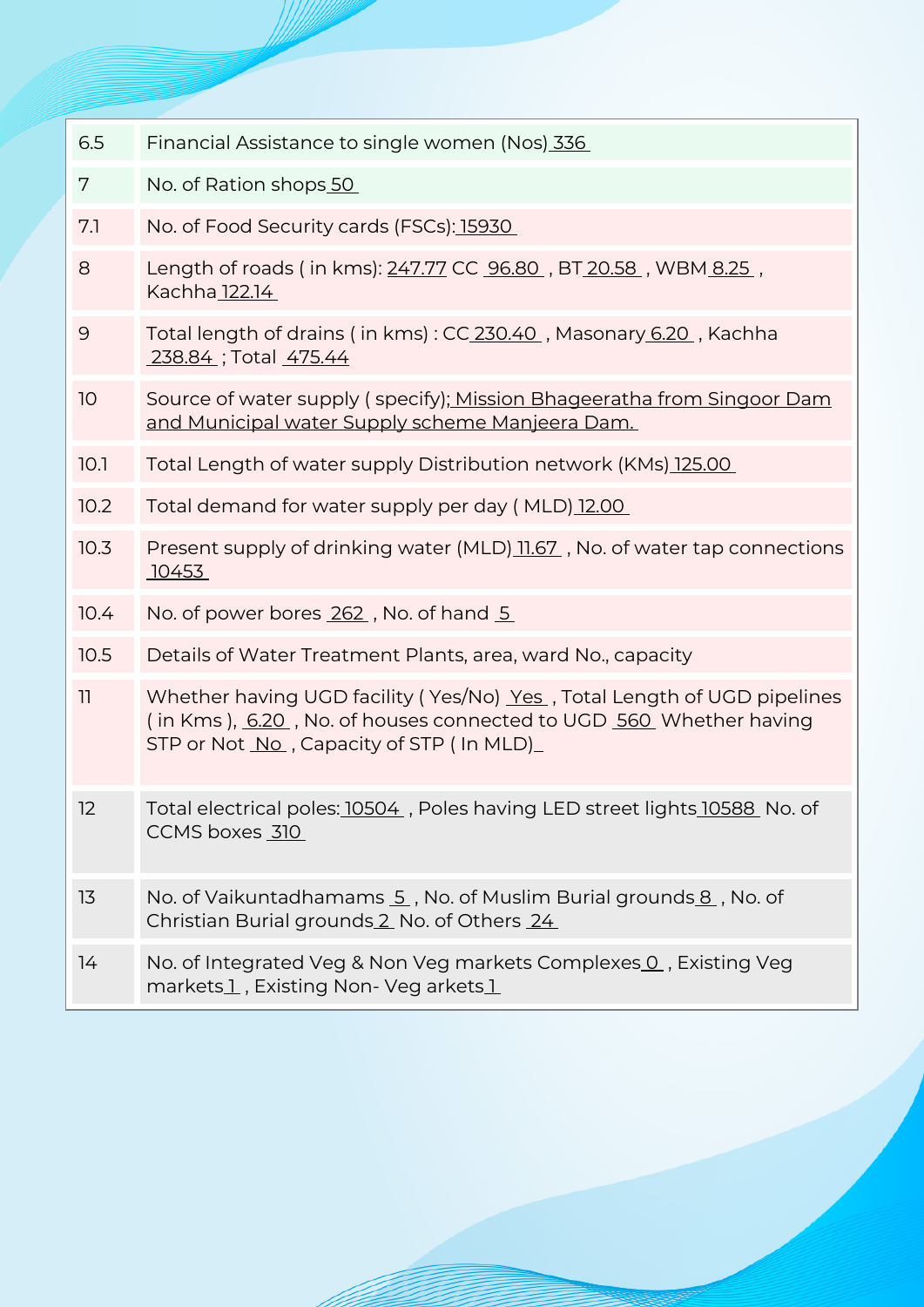| 15   | Total No. of open Gyms: 2                                                                                                                                                                                                                                                           |  |  |  |
|------|-------------------------------------------------------------------------------------------------------------------------------------------------------------------------------------------------------------------------------------------------------------------------------------|--|--|--|
| 16   | Total approved layouts: 49, Total No of Layout open spaces: 22 Extent (<br>in acres) 13.00                                                                                                                                                                                          |  |  |  |
| 17   | Total No. of Parks 1, Total No. of Play grounds 1                                                                                                                                                                                                                                   |  |  |  |
| 18   | Government Institutions (Nos): 67                                                                                                                                                                                                                                                   |  |  |  |
| 18.1 | Schools 33, Primary Health Centers 2, Area Hospitals 0, District<br>Hospitals1, Medical Colleges 0, Intermediate Colleges 2,<br>Engineering Colleges 0, Degree Colleges 1, Polytechnic College 0,<br>Universities 0, Research Institutes 1, Others (PI specify) 0, Anganvadis<br>27 |  |  |  |
| 18.2 | Historical monuments (PI specify) No., Places of Tourist attraction (PI<br>specify) No                                                                                                                                                                                              |  |  |  |
| 19   | No. of Water Bodies: 12                                                                                                                                                                                                                                                             |  |  |  |
| 20   | No. of Street Vending Zones: Red Zonel, Green Zone 3, Amber Zone 4                                                                                                                                                                                                                  |  |  |  |
| 21   | No. of Municipal Complexes 1, No. of shops in Complexes 18                                                                                                                                                                                                                          |  |  |  |
| 22   | Total Community halls1, No.of Mahila Swashakthi Bhavanalu0                                                                                                                                                                                                                          |  |  |  |